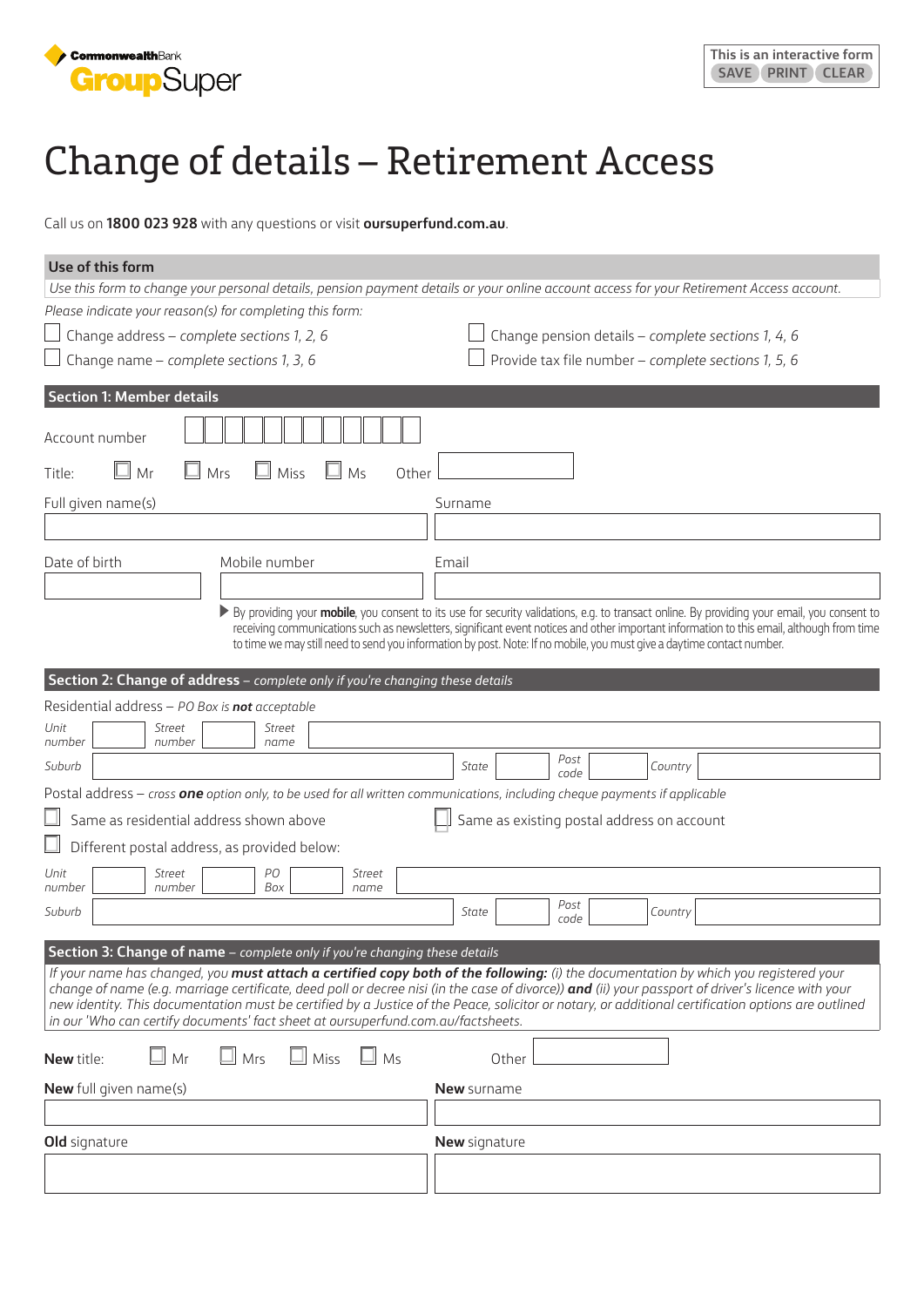| Section 4: Change of pension details - complete this section only if you're changing these details<br>Instead of completing this form, you can update your pension payment amount or frequency by logging into your account online at                                                                                                                                                                                                                                                                                 |  |  |  |  |
|-----------------------------------------------------------------------------------------------------------------------------------------------------------------------------------------------------------------------------------------------------------------------------------------------------------------------------------------------------------------------------------------------------------------------------------------------------------------------------------------------------------------------|--|--|--|--|
| oursuperfund.com.au/login.                                                                                                                                                                                                                                                                                                                                                                                                                                                                                            |  |  |  |  |
| Changes to pension arrangements generally take effect from the first applicable pay date after we receive and can reasonably process your<br>completed request, or from the first applicable pay date of the next financial year, depending on the option selected in 4A below.                                                                                                                                                                                                                                       |  |  |  |  |
| 4A. Effective date of change                                                                                                                                                                                                                                                                                                                                                                                                                                                                                          |  |  |  |  |
| Indicate below when the pension payment change(s) indicated in this section should take effect:                                                                                                                                                                                                                                                                                                                                                                                                                       |  |  |  |  |
| Apply this change for the current financial year - this applies by default if you don't complete this section                                                                                                                                                                                                                                                                                                                                                                                                         |  |  |  |  |
| Apply this change from the start of the next financial year                                                                                                                                                                                                                                                                                                                                                                                                                                                           |  |  |  |  |
| <b>4B. Payment amount</b>                                                                                                                                                                                                                                                                                                                                                                                                                                                                                             |  |  |  |  |
| You can change your payment amount but you must receive a minimum amount in pension payments each financial year, calculated<br>using your age and account balance as at 1 July of the current financial year, or your pension commencement date if this is your first year.<br>A maximum amount also applies to a Transition to Retirement Income Stream (TRIS) account. Refer to our product disclosure statement (PDS)<br>for Retirement Access (oursuperfund.com.au/pds) for more on minimum and maximum amounts. |  |  |  |  |
| Choose one of the following payment amount options:                                                                                                                                                                                                                                                                                                                                                                                                                                                                   |  |  |  |  |
| wish to receive my minimum pension amount payable for the financial year                                                                                                                                                                                                                                                                                                                                                                                                                                              |  |  |  |  |
| I wish to receive my maximum pension amount payable for the financial year (maximum only applicable for a TRIS account)                                                                                                                                                                                                                                                                                                                                                                                               |  |  |  |  |
| I wish to receive an amount of \$<br>per pension payment (gross of tax, if applicable)                                                                                                                                                                                                                                                                                                                                                                                                                                |  |  |  |  |
| <b>4C. Payment frequency</b>                                                                                                                                                                                                                                                                                                                                                                                                                                                                                          |  |  |  |  |
| Choose one of the following pension payment options:                                                                                                                                                                                                                                                                                                                                                                                                                                                                  |  |  |  |  |
| Fortnightly (the fund's fortnightly pay dates)<br>Half-yearly (first business day on/after 25th of Jun, Dec)                                                                                                                                                                                                                                                                                                                                                                                                          |  |  |  |  |
| Monthly (first business day on/after 25th of each month)                                                                                                                                                                                                                                                                                                                                                                                                                                                              |  |  |  |  |
| Yearly ▶ Month<br>first business day on/after  <br>25th of Jun or nominated month as stated)<br>Quarterly (first business day on/after 25th of Mar, Jun, Sep, Dec)                                                                                                                                                                                                                                                                                                                                                    |  |  |  |  |
| 4D. Bank account to be credited with pension payments - you must be a named account holder                                                                                                                                                                                                                                                                                                                                                                                                                            |  |  |  |  |
| Name of Australian financial institution<br>Branch number (BSB)                                                                                                                                                                                                                                                                                                                                                                                                                                                       |  |  |  |  |
|                                                                                                                                                                                                                                                                                                                                                                                                                                                                                                                       |  |  |  |  |
| Name of account holder(s)<br>Account number                                                                                                                                                                                                                                                                                                                                                                                                                                                                           |  |  |  |  |
|                                                                                                                                                                                                                                                                                                                                                                                                                                                                                                                       |  |  |  |  |
| Section 5: Provide a tax file number (TFN) - complete this section only if you're providing your TFN                                                                                                                                                                                                                                                                                                                                                                                                                  |  |  |  |  |
| Important: Under the Superannuation Industry (Supervision) Act 1993, we are authorised to collect, use and disclose your TFN. We may                                                                                                                                                                                                                                                                                                                                                                                  |  |  |  |  |
| disclose your TFN to another super provider when your benefits are being transferred, unless you request to us in writing that your TFN is not                                                                                                                                                                                                                                                                                                                                                                        |  |  |  |  |
| disclosed to any other super provider. Declining to quote your TFN to us is not an offence. However, giving your TFN to us has the following<br>advantages:                                                                                                                                                                                                                                                                                                                                                           |  |  |  |  |
| We will be able to accept all permitted types of contributions to your account.                                                                                                                                                                                                                                                                                                                                                                                                                                       |  |  |  |  |
| Other than the tax that may ordinarily apply, you will not pay more tax than you need to. This affects both contributions to your super and<br>benefit payments when you start drawing down your super benefits.                                                                                                                                                                                                                                                                                                      |  |  |  |  |
| • It will make it much easier to find different super accounts in your name so that you receive all your super benefits when you retire.                                                                                                                                                                                                                                                                                                                                                                              |  |  |  |  |
| If you complete a TFN declaration for your employer, they are required to notify us of your TFN. If, at any time, you have provided your TFN to<br>your employer for super purposes, they are required to notify us of your TFN when a contribution or allocation is made to your account.                                                                                                                                                                                                                            |  |  |  |  |
| The legal purposes for using a TFN may change in the future. If laws change, the consequences of not providing the TFN may also change.                                                                                                                                                                                                                                                                                                                                                                               |  |  |  |  |
| I agree to provide my tax file number to the fund:                                                                                                                                                                                                                                                                                                                                                                                                                                                                    |  |  |  |  |

**2**